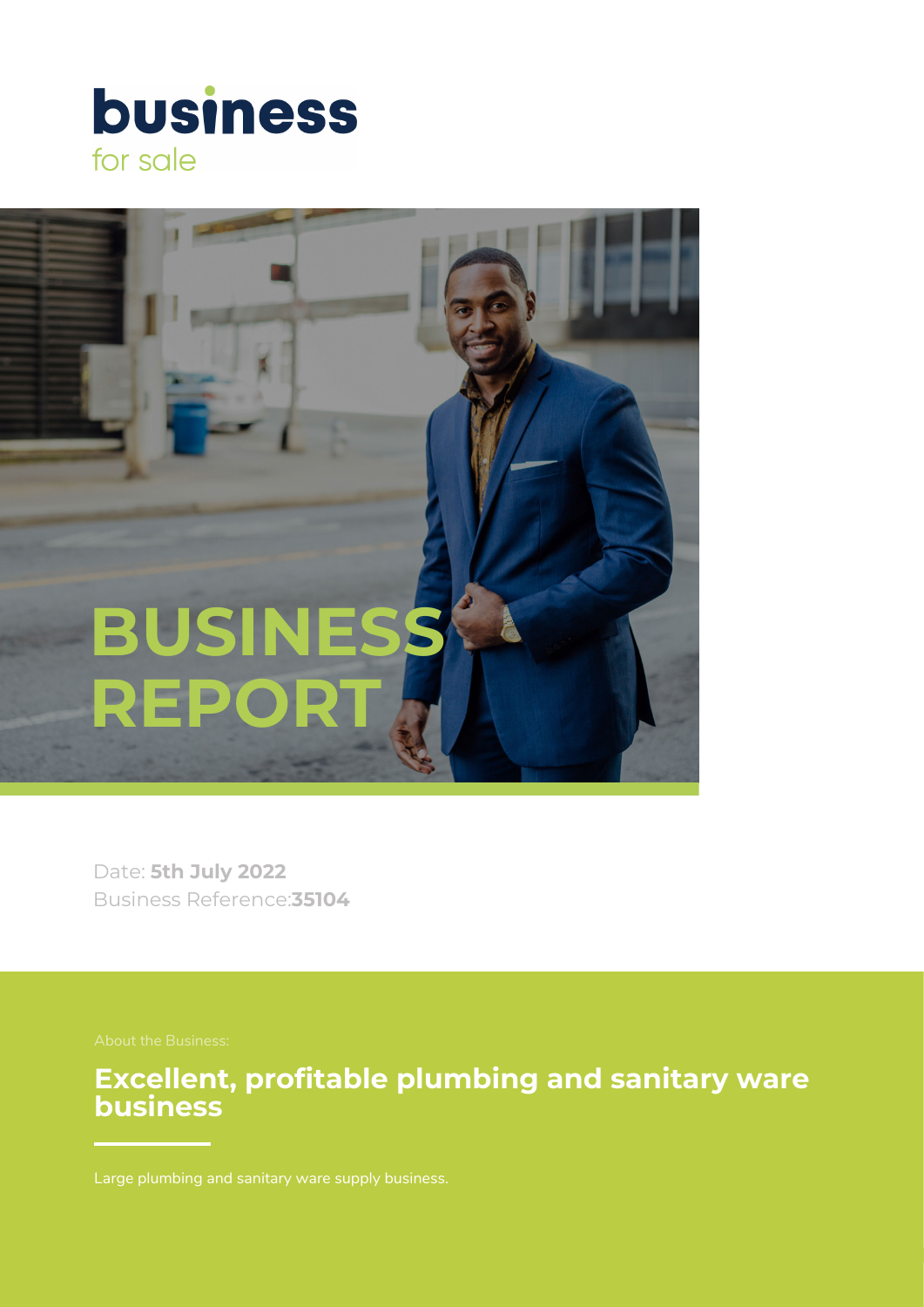# **Excellent, profitable plumbing and sanitary ware business**



Sector: **Retail**



**Monthly Profit:**



Asset Value: **R 476,825**

Stock Value: **R 4,000,000**

Yearly Net Profit : **R 2,658,895**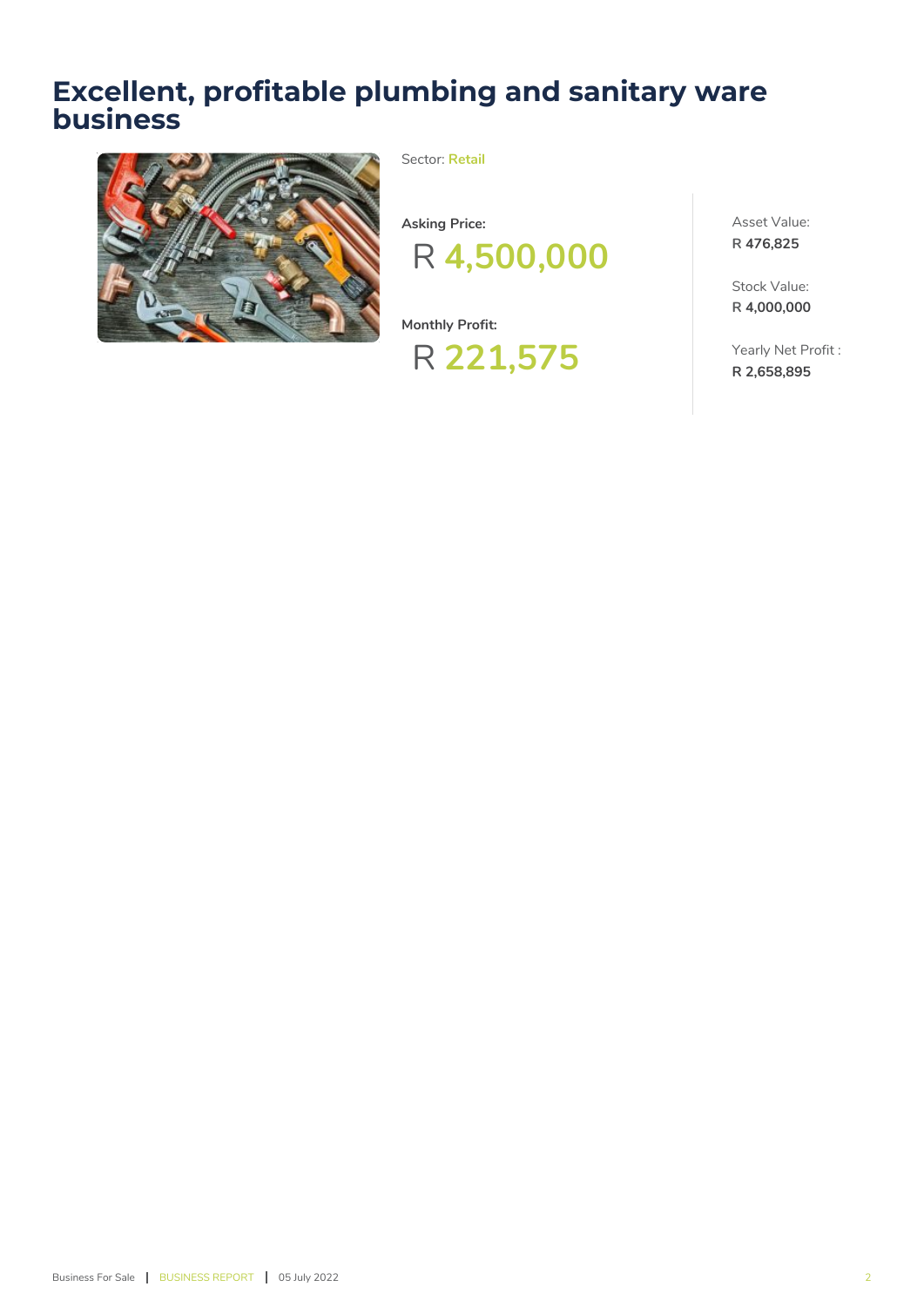

## **Fully describe the business's activities?**

The business is an independent, large plumbing and sanitary ware supplier in a major town in the Western Cape Overberg region, servicing plumbers, builders, architects and the general public.

#### **How does the business operate on a daily basis?**

The business trades from large rented premises in the light industrial area of the town, with excellent street frontage and a clean, neat appearance.

# **What Advertising/Marketing is carried out?**

No advertising or marketing is done: the business has been built on reputation and word of mouth. A marketing program is an opportunity for the business to widen its reach.

## **What competition exists?**

There are three other plumbing suppliers in the town: two branches of national groups and one branch of a regional group.

## **How could the profitability of the business be improved?**

Placing more emphasis on supporting architects and new build projects.

## **Give a breakdown of staff/ functions/ length of service?**

- 1 Manager 24 yrs service.
- 1 Sales person 15 yrs service.
- 1 sales/driver 8 yrs service.
- 1 stock controller 12 yrs service.
- 1 Cleaner 4 yrs service.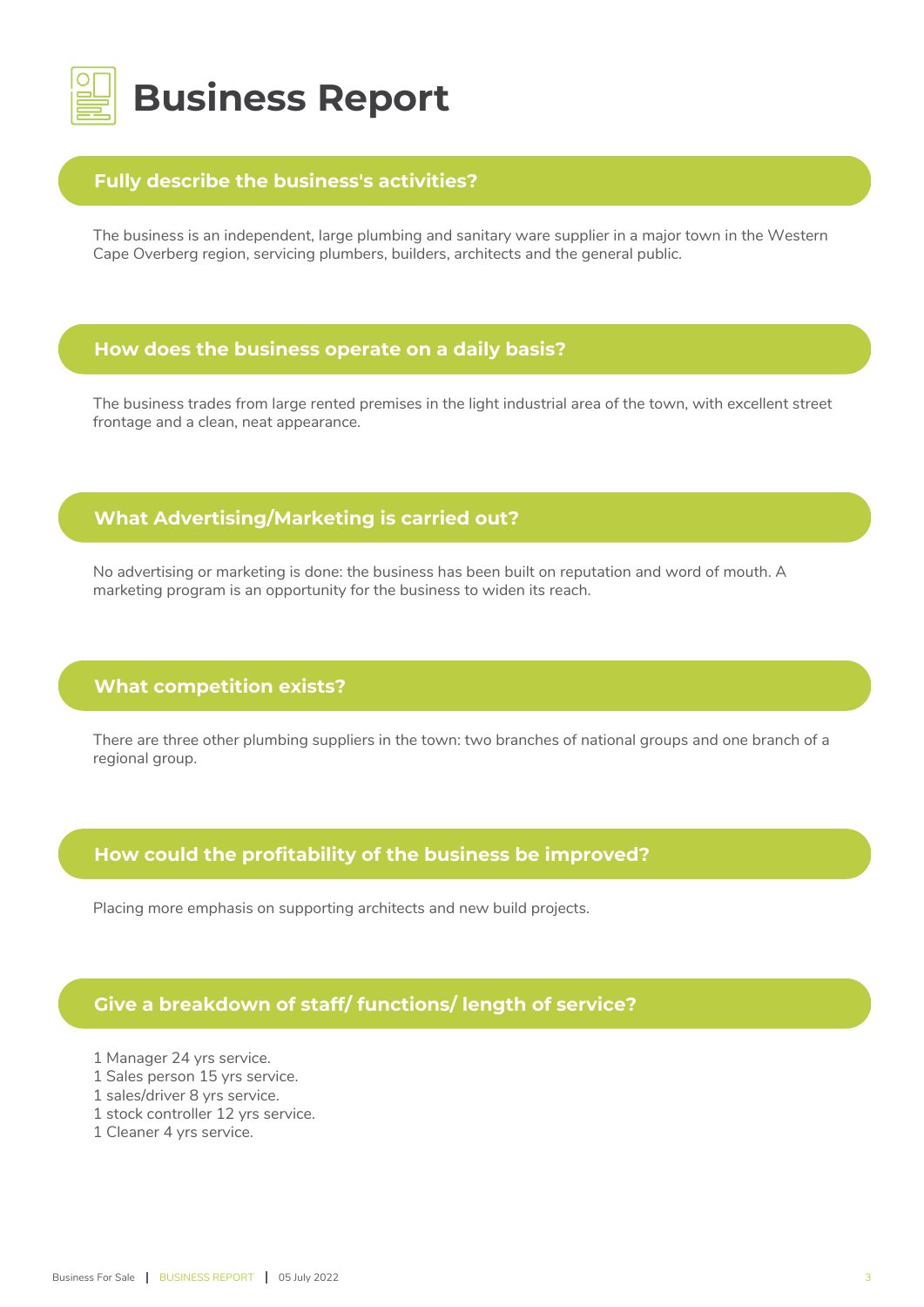Yes, the current manager has been with the business since inception.

#### **How involved is the Owner in running the business?**

Full time.

#### **When does the current lease end?**

2024. Has just been extended by 3 years at an annual escalation of 6%.

#### **What are the trading hours?**

Mon - Thur 7:30 to 17:00; Fri 7:30 to 16:30. Sat 8:00 to 12:00.

#### **What are the main assets of the business?**

Storage racking and fittings, Vehicles, Computers. A full asset register will be made available to qualified buyers.

#### **Strengths?**

Service. Staff knowledge. Stock holding. Relationships. Reputation - long established and well known.

#### **Weaknesses?**

Lack of advertising. Marketing to more architects.